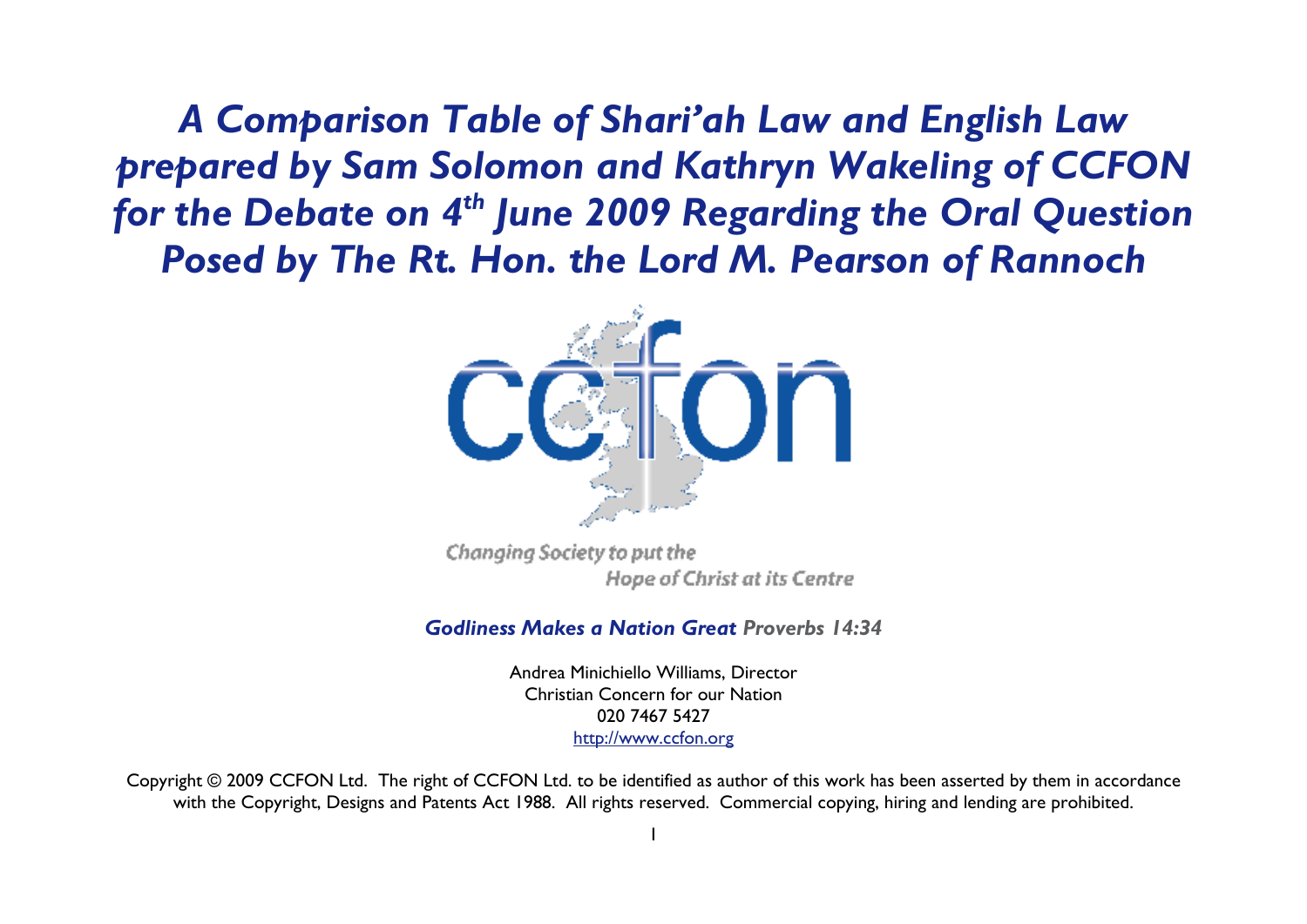|    | Legal Issue                                                          |                      | Shari'ah Law                                                                                                                                                                                                                                                                                                                                                                                                                                                                                                                                                                                                                                                                                                                                                                                                                                                                                                                                                             |                      | English Law                                                                                                                                                                                                                                                                                                                                                                                                                                                                                                                                                                                                                                                                                                                                                                                                                                                                                                                                                                          |
|----|----------------------------------------------------------------------|----------------------|--------------------------------------------------------------------------------------------------------------------------------------------------------------------------------------------------------------------------------------------------------------------------------------------------------------------------------------------------------------------------------------------------------------------------------------------------------------------------------------------------------------------------------------------------------------------------------------------------------------------------------------------------------------------------------------------------------------------------------------------------------------------------------------------------------------------------------------------------------------------------------------------------------------------------------------------------------------------------|----------------------|--------------------------------------------------------------------------------------------------------------------------------------------------------------------------------------------------------------------------------------------------------------------------------------------------------------------------------------------------------------------------------------------------------------------------------------------------------------------------------------------------------------------------------------------------------------------------------------------------------------------------------------------------------------------------------------------------------------------------------------------------------------------------------------------------------------------------------------------------------------------------------------------------------------------------------------------------------------------------------------|
| Ι. | Authority from<br>which Laws<br>Emanate                              |                      | Revealed by Allah, communicated to Muhammad<br>via the Qur'an and Sunnah, interpreted by the<br>Ulama and applied by Shari'ah courts.                                                                                                                                                                                                                                                                                                                                                                                                                                                                                                                                                                                                                                                                                                                                                                                                                                    |                      | The "Queen in Parliament" and the European<br>authorities as interpreted by the House of Lords and<br>Court of Appeal.                                                                                                                                                                                                                                                                                                                                                                                                                                                                                                                                                                                                                                                                                                                                                                                                                                                               |
| 2. | Legal Basis on<br>which the<br><b>Court System</b><br>is Established | $\mathbf{I}$ .<br>2. | <b>Legal Basis of Sharia Courts in Muslim</b><br>countries:<br>The legal basis of Sharia Courts by definition,<br>wherever they may be, are established<br>through the above authority line, both in<br>Muslim and non-Muslim countries-and they<br>regularly operate unofficially in non-Muslim<br>countries in governing the affairs of the Muslim<br>Ummah (the global Islamic state) in matters of<br>Family Law.<br>Legal Basis of Sharia Courts in the UK:<br>It is known that Shari'ah courts in England and<br>Wales were operating for many years without<br>any legal sanction until 2007, when it is claimed<br>that Muslim Arbitration Tribunals ("MAT")<br>were licensed by the Government. It is not<br>clear whether the awards of these courts are<br>fully or partially enforceable in English Courts<br>under the Arbitration Act 1996, as different<br>sources report different facts. There is a real<br>risk that the awards of MAT may be enforced | $\mathbf{I}$ .<br>2. | <b>Legal Basis of English Courts:</b><br>The English Courts are established on the basis<br>of the unwritten British Constitution as upheld<br>by centuries of democratic mandate. Some<br>courts were established by particular Acts of<br>Parliament, such as the Crown Court, which was<br>established by the Courts Act 1971 to replace<br>the Assize Courts and the Courts of Quarter<br>Sessions.<br><b>Compatibility of the Ecclesiastical Courts</b><br>and the Beth Din with English Law:<br>Both entities are compatible with English Law, as<br>both operate on rules founded on the same<br>principles and concepts of morality, namely, our<br>Judeo-Christian Heritage. The Beth Din operate<br>as a dispute resolution forum under the<br>Arbitration Act and are entirely subject to the<br>law of England and Wales, whilst the<br>Ecclesiastical Courts have their own independent<br>jurisdiction that does not conflict in any way with<br>other English Courts. |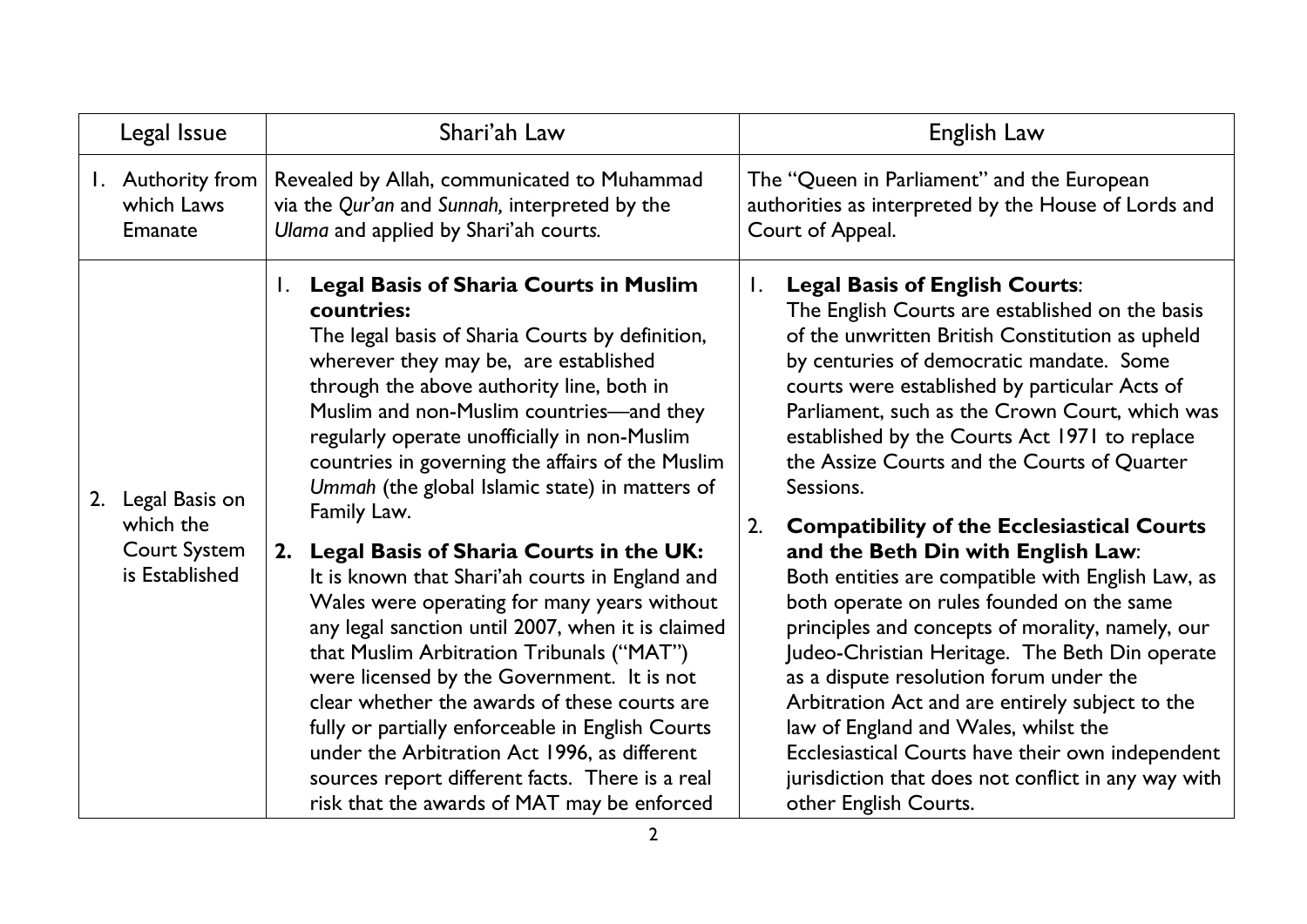| Legal Issue | Shari'ah Law                                                                                                                                                                                                                                                                                                                                                                                                                                                                                                                                                                                                                                                                                                                                                                          | English Law |
|-------------|---------------------------------------------------------------------------------------------------------------------------------------------------------------------------------------------------------------------------------------------------------------------------------------------------------------------------------------------------------------------------------------------------------------------------------------------------------------------------------------------------------------------------------------------------------------------------------------------------------------------------------------------------------------------------------------------------------------------------------------------------------------------------------------|-------------|
|             | in English Courts without adequate enquiry<br>into the basis on which they were reached.<br>This risk is particularly apparent with regard to<br>awards at variance with Human Rights or<br>equality norms that the victim has failed to<br>raise during the arbitration or within the time<br>limit allowed. Those judged by the MAT may<br>be unaware of the superior rights they enjoy<br>under English Law, or they may be unaware of<br>how to enforce them.                                                                                                                                                                                                                                                                                                                     |             |
|             | Thus the Shari'ah Court in the UK is<br>established on the basis of the argument that<br>the Ecclesiastical Courts and the Beth Din<br>enable Christians and Jewish people to resolve<br>their disputes according to their religion. In<br>actual fact, the Ecclesiastical Courts deal only<br>with the internal affairs of the Church of<br>England (not disputes between Christians) and<br>bind only clergy and churchwardens within the<br>context of the Church's constitutionally<br>established status. Therefore, although now<br>legally regarded as an arbitration tribunal, the<br>Shari'ah Court and its law fundamentally<br>contravene English law. In order to function<br>legitimately, parliamentary approval would be<br>required for the incorporation of Shari'ah |             |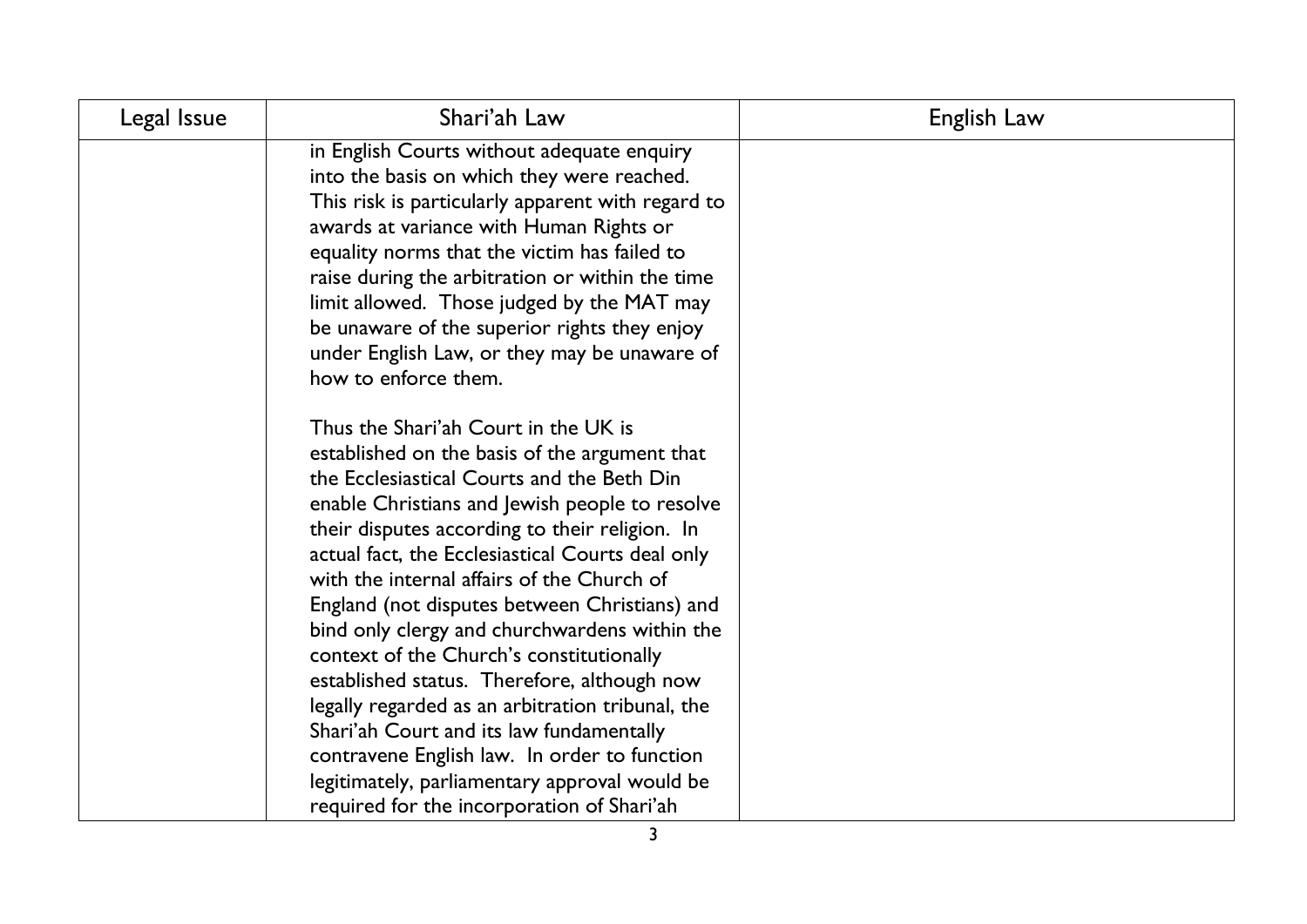| Legal Issue                | Shari'ah Law                                                                                                                                                                                                                                                                                                                                                                                                                                                                                                                                                                                                                                                                                                                                                                                                                                                                                                                                                                                                                                                                             | English Law                                                                                                                                                                                                                                                                                                                                                                                                                                                          |
|----------------------------|------------------------------------------------------------------------------------------------------------------------------------------------------------------------------------------------------------------------------------------------------------------------------------------------------------------------------------------------------------------------------------------------------------------------------------------------------------------------------------------------------------------------------------------------------------------------------------------------------------------------------------------------------------------------------------------------------------------------------------------------------------------------------------------------------------------------------------------------------------------------------------------------------------------------------------------------------------------------------------------------------------------------------------------------------------------------------------------|----------------------------------------------------------------------------------------------------------------------------------------------------------------------------------------------------------------------------------------------------------------------------------------------------------------------------------------------------------------------------------------------------------------------------------------------------------------------|
|                            | Courts into the legal system and an explanation<br>required as to how the system will be made to<br>comply with the Human Rights Act.                                                                                                                                                                                                                                                                                                                                                                                                                                                                                                                                                                                                                                                                                                                                                                                                                                                                                                                                                    |                                                                                                                                                                                                                                                                                                                                                                                                                                                                      |
| 3. System of<br>Governance | Legislation must be in conformity with the Shari'ah<br>and in harmony with the general principles and<br>spirit of Islam. Under the provisions of the<br>Shari'ah, legislators do not have the authority to<br>pass innovative laws. Their powers are limited to:<br>Passing laws to ensure the enforcement of<br>the provisions of the Shari'ah; and<br>Passing laws to organise, safeguard and fulfil<br>the requirements of society, in enforcing the<br>general principles of the Shari'ah.<br>Theocracy prevails. The Islamic doctrine of<br>"consultation" means only the interpretation of<br>Qur'anic verses by scholars so as to remain within<br>its bounds. Even such consultation is prescribed by<br>certain basic and immutable rules that have been<br>clarified in the relevant injunctions of the Qur'an<br>and the Sunnah of Muhammad.<br>The Islamic Shari'ah has laid down both the rights<br>and obligations of the ruler in detail. According to<br>the Shari'ah, the main or prime responsibility of the<br>ruler is to guard the faith of Allah and the religion | Liberal democracy with a sovereign Parliament that<br>may pass any laws it pleases. The sovereignty of<br>Parliament may be surrendered in whole or in part to<br>external authority, such as the legislative organs and<br>Court of Justice of the European Union, but may also<br>be regained by an Act of Parliament. Parliament<br>cannot bind itself.<br>The electorate hold Parliament to account with the<br>help of the media and other checks and balances. |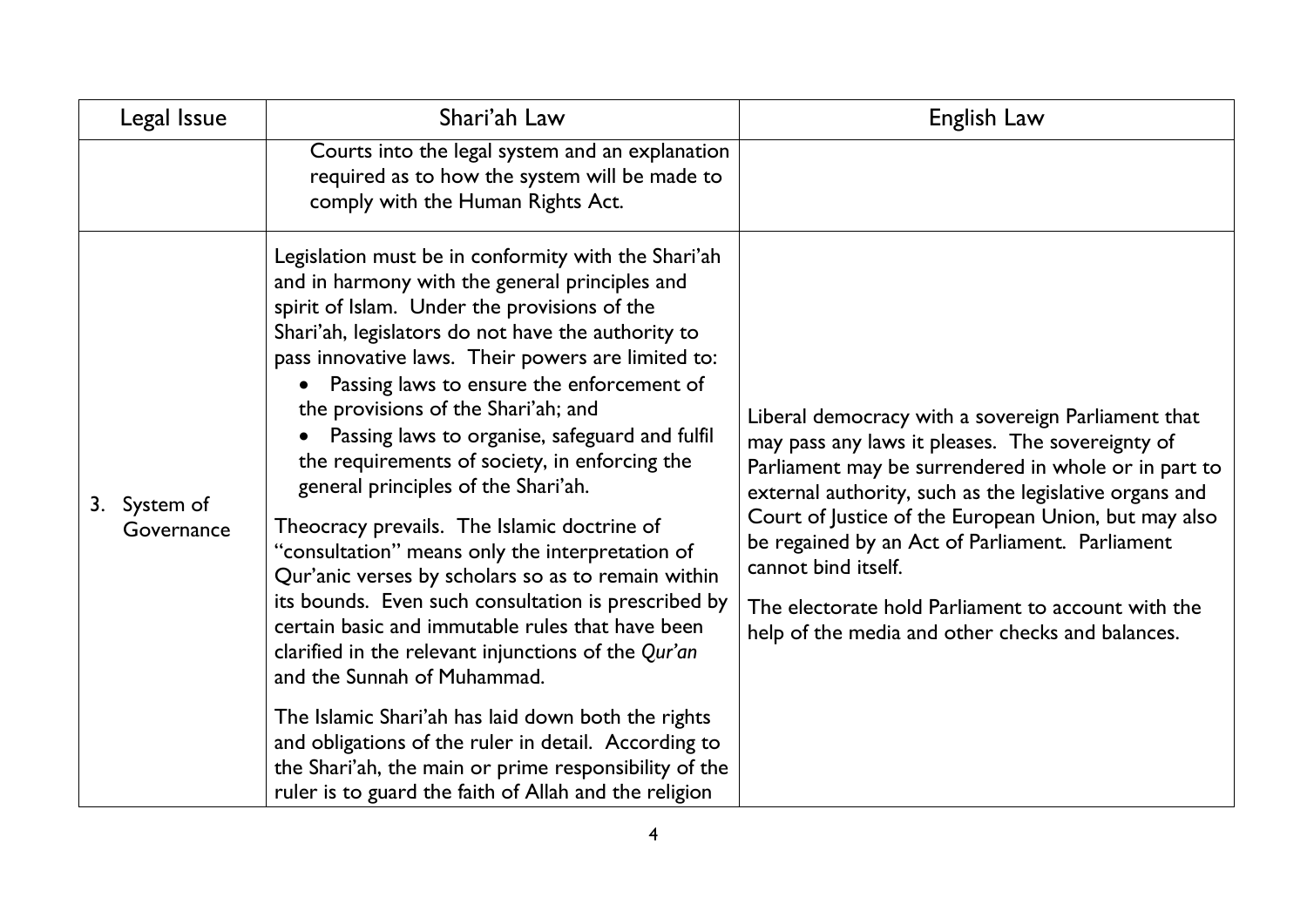| Legal Issue         | Shari'ah Law                                                                                                                                                                                                                                                                                                                                                                                                                                                                                                                                                                                                                                                              | English Law                                                                                                                                                                                                                                                                                                                                                                                                                            |
|---------------------|---------------------------------------------------------------------------------------------------------------------------------------------------------------------------------------------------------------------------------------------------------------------------------------------------------------------------------------------------------------------------------------------------------------------------------------------------------------------------------------------------------------------------------------------------------------------------------------------------------------------------------------------------------------------------|----------------------------------------------------------------------------------------------------------------------------------------------------------------------------------------------------------------------------------------------------------------------------------------------------------------------------------------------------------------------------------------------------------------------------------------|
|                     | of Allah, which is Islam. He is duty-bound to look<br>after all the internal and external affairs of the<br>Ummah to safeguard its interests within the limits<br>prescribed by Allah and his apostle. He is also<br>duty-bound to:<br>Create peaceful conditions (for the Muslim<br>community);<br>Establish order for both Muslims and<br>Dhimmis;<br>Enforce punishments;<br>Execute injunctions;<br>Defend Islamic proselytisers (Da'wa);<br>$\bullet$<br>Promote and support jihad;<br>$\bullet$<br><b>Collect taxes:</b><br>$\bullet$<br>Look after the property (of Muslims) in the<br>event of disturbances; and<br>Supervise officers charged with these duties. |                                                                                                                                                                                                                                                                                                                                                                                                                                        |
| Nature of Law<br>4. | Sharia Law is reckoned to be divine in origin,<br>complete, comprehensive and perfect in all<br>respects from the time when Allah revealed it to<br>Muhammad, hence it remains flawless. It is thus<br>not amenable to change. It is universal in nature<br>and application.                                                                                                                                                                                                                                                                                                                                                                                              | Since an Act of Parliament in 1534, the monarch has<br>been the head of the Church of England. However,<br>Canon Law binds only clergy and churchwardens. In<br>1689, the Bill of Rights confirmed that Protestants<br>were allowed to defend themselves and in 1998, the<br>Human Rights Act confirmed that all citizens have a<br>right to the freedoms in the Act without<br>discrimination on grounds such as sex and religion, in |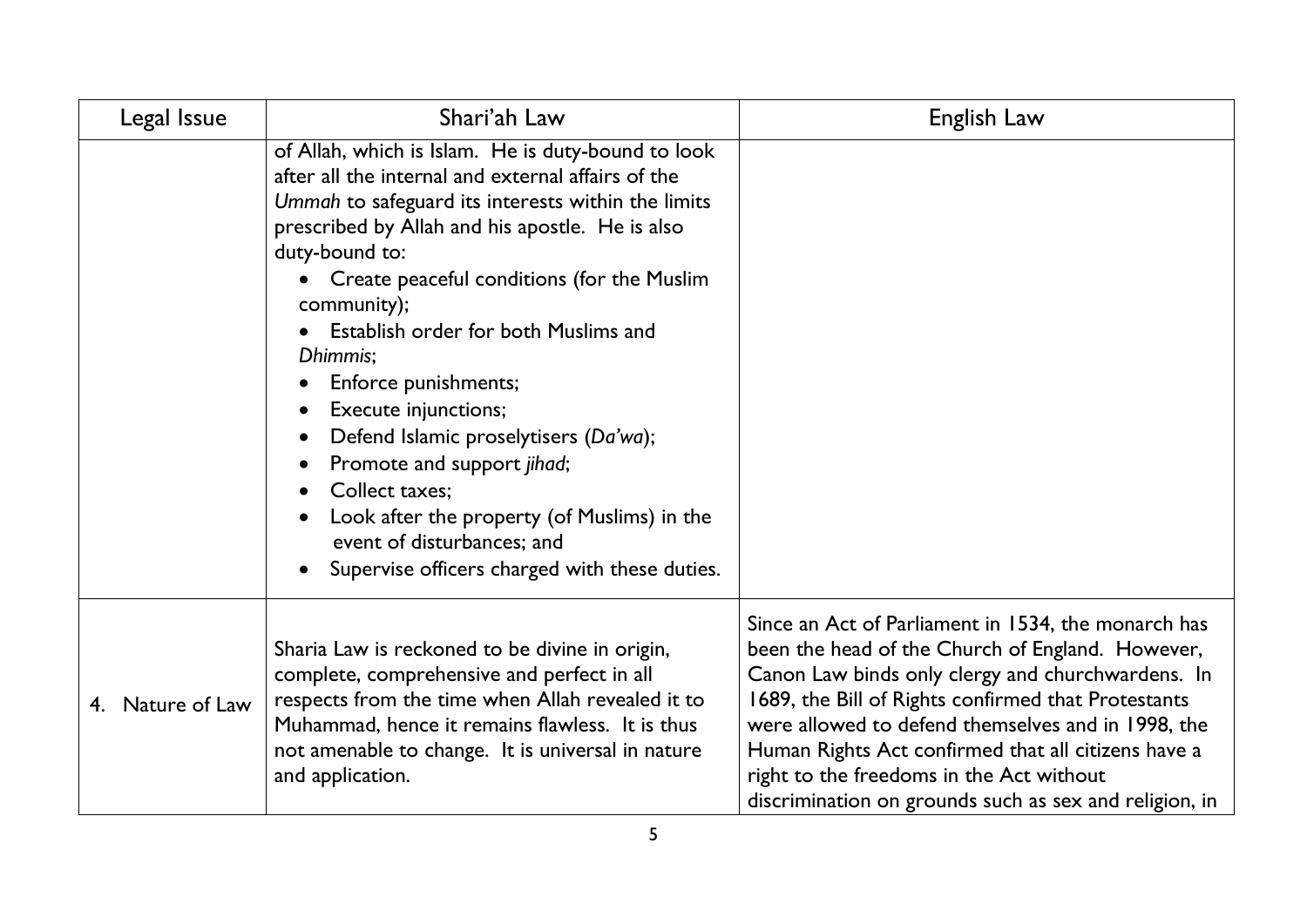| Legal Issue        | Shari'ah Law                                                                                                                                                                                                                                                                                                                                                                                                                                                                                                                                                                                                                                                                                                                                                                                                                                                                                                                                                                                          | English Law                                                                                                                                                                                                                                                                                                                                       |
|--------------------|-------------------------------------------------------------------------------------------------------------------------------------------------------------------------------------------------------------------------------------------------------------------------------------------------------------------------------------------------------------------------------------------------------------------------------------------------------------------------------------------------------------------------------------------------------------------------------------------------------------------------------------------------------------------------------------------------------------------------------------------------------------------------------------------------------------------------------------------------------------------------------------------------------------------------------------------------------------------------------------------------------|---------------------------------------------------------------------------------------------------------------------------------------------------------------------------------------------------------------------------------------------------------------------------------------------------------------------------------------------------|
|                    |                                                                                                                                                                                                                                                                                                                                                                                                                                                                                                                                                                                                                                                                                                                                                                                                                                                                                                                                                                                                       | its Schedule I, Article 14.<br>Law of human origin passed by democratic vote in<br>Parliament following public debate, media comment,<br>expert reports and consideration in committee. Laws<br>are often criticised and improved upon or changed.<br>Provisions may be revisited as often as the<br>Government of the day sees fit.              |
| Scope of Law<br>5. | Shari'ah Law is classified by subject matter, but<br>nonetheless proclaims itself to be indivisible: the<br>"sacred" cannot be separated from the "secular."<br>It covers all areas of life, from religion, hygiene and<br>dietary laws, to dress code, family and social life,<br>and from finance and politics to the unity of<br>religion with the state. This is why, for example,<br>Islamic financial products import the exclusions of<br>pork, alcohol and gambling into their prohibitions<br>and why religious rulings from religious authorities<br>are needed to validate and to regulate their<br>operation. The family law applied in Muslim<br>Arbitration Tribunals is inseparable from the rest<br>of Shari'ah Law—it is integrated into it. Due to the<br>indivisible nature of Shari'ah Law, its penal code will<br>ultimately be enforced on Muslims through Muslim<br>Arbitration Tribunals, just as it is being informally<br>enforced at the moment through "honour" killings. | English Law governs all areas of life within England,<br>although citizens are allowed their human rights and<br>fundamental freedoms, so that areas of life such as<br>religion, relationships between consenting adults,<br>dress code, dietary choices, political views and<br>economic choices are left to the preferences of<br>individuals. |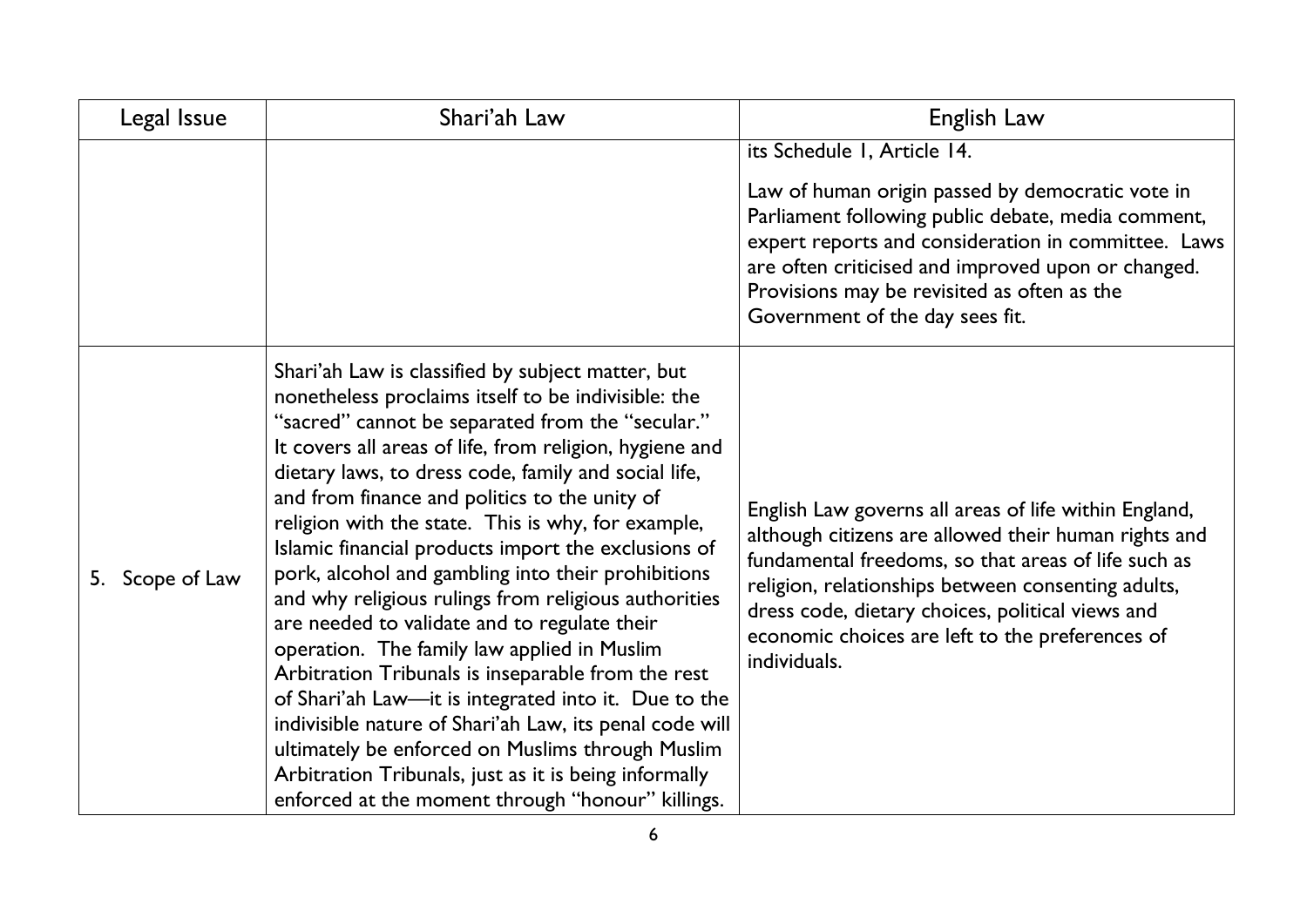| Legal Issue                             | Shari'ah Law                                                                                                                                                                                                                                                                                                                                                                                                                                                                                                                     | English Law                                                                                                                                                                                                                                                                                                                                                                                                                                                                                                                                                                                   |
|-----------------------------------------|----------------------------------------------------------------------------------------------------------------------------------------------------------------------------------------------------------------------------------------------------------------------------------------------------------------------------------------------------------------------------------------------------------------------------------------------------------------------------------------------------------------------------------|-----------------------------------------------------------------------------------------------------------------------------------------------------------------------------------------------------------------------------------------------------------------------------------------------------------------------------------------------------------------------------------------------------------------------------------------------------------------------------------------------------------------------------------------------------------------------------------------------|
|                                         | Whilst this may seem incredible at present, it is<br>also true that Shari'ah Courts were operating<br>informally for many years before they were<br>integrated into the English Legal System.                                                                                                                                                                                                                                                                                                                                    |                                                                                                                                                                                                                                                                                                                                                                                                                                                                                                                                                                                               |
| 6. Access to<br>Justice/Unity of<br>Law | The theory and terminology of Islamic<br>jurisprudence in personal law, civil law and criminal<br>law are known and understood only by scholars in<br>an elitist system-and by definition cannot be<br>challenged by the populace.<br>The jurists of different schools differ in their<br>interpretation of Shari'ah Law and in their<br>sentencing practice in relation to certain aspects of<br>the law. This may result in interpretations and<br>applications of the law that lack uniformity across<br>the Shari'ah Courts. | Anyone can study law or can research its provisions<br>and application. Solicitors' Firms, Citizens' Advice<br>Bureau and Law Centres can assist the citizen to<br>understand their rights and responsibilities. Certainty<br>in the law is valued and the Common Law is<br>established according to a single system of precedent,<br>so that the judgment of a court in Newcastle ought to<br>differ little from that of a court in Penzance on a given<br>set of facts. One common legal method is used to<br>argue and decide cases according to interpretation,<br>reasoning and analogy. |
| 7. Legal System                         | In Shari'ah Courts, all jurists, court officials and the<br>judge must be Muslims; non-Muslims are not<br>allowed to take part in any way, shape or form.<br>No woman may become a judge.                                                                                                                                                                                                                                                                                                                                        | Any suitably qualified and fairly selected individual may<br>work in a court of law, practise law or judge cases<br>irrespective of his or her religion, political beliefs or<br>gender.                                                                                                                                                                                                                                                                                                                                                                                                      |
| 8. Jurisdiction                         | Shari'ah Courts claim universal jurisdiction. (Thus<br>a crime (see items 14 & 15) committed in England<br>is justiciable in Pakistan).                                                                                                                                                                                                                                                                                                                                                                                          | England and Wales only. Some Acts of Parliament<br>also apply to Scotland or to Northern Ireland.                                                                                                                                                                                                                                                                                                                                                                                                                                                                                             |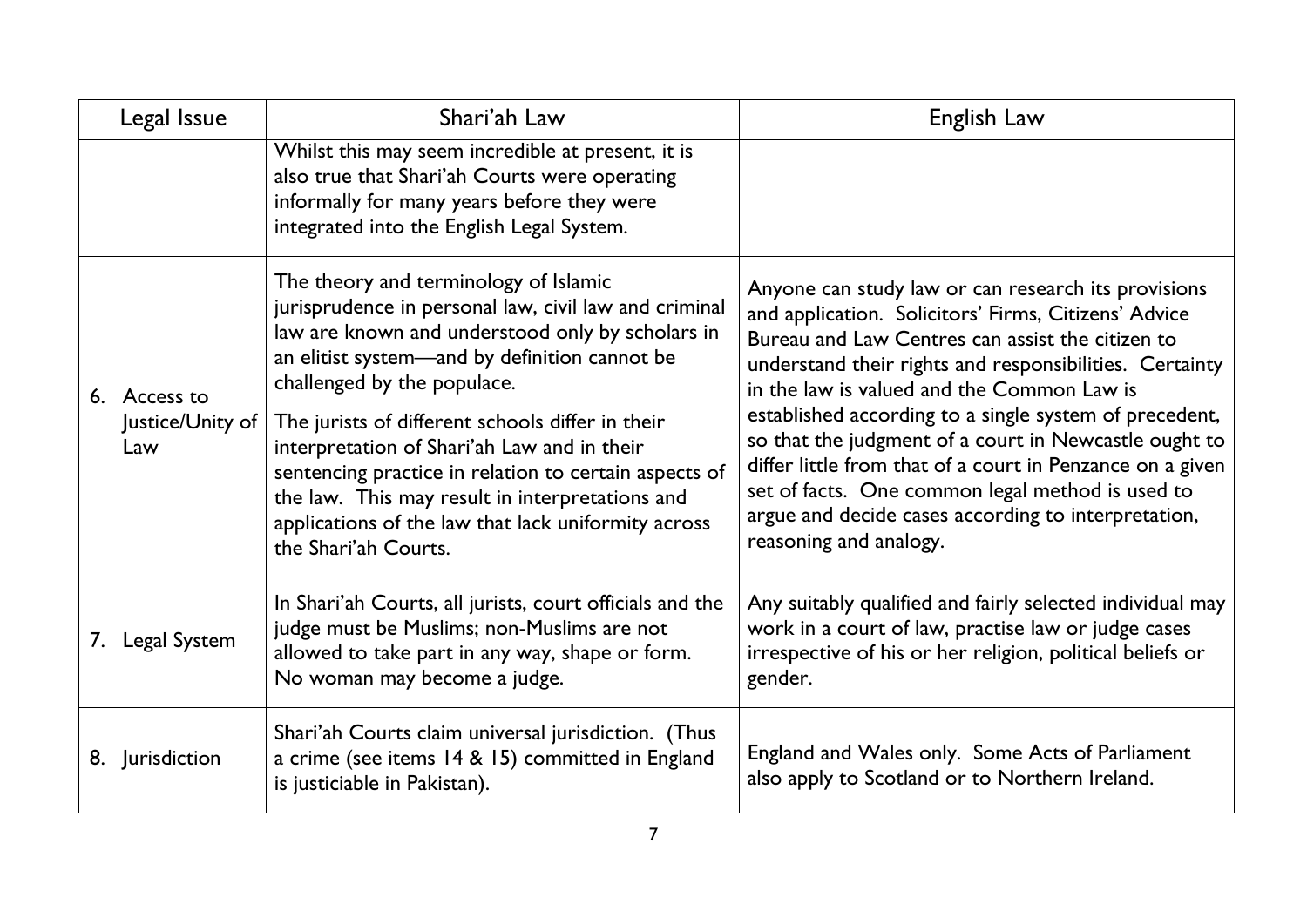| Legal Issue                                                                                       | Shari'ah Law                                                                                                                                                                                                                                                                                                                                                                                                                                                                                                                                                                                                                                    | English Law                                                                                                                                                                                                                                                                           |
|---------------------------------------------------------------------------------------------------|-------------------------------------------------------------------------------------------------------------------------------------------------------------------------------------------------------------------------------------------------------------------------------------------------------------------------------------------------------------------------------------------------------------------------------------------------------------------------------------------------------------------------------------------------------------------------------------------------------------------------------------------------|---------------------------------------------------------------------------------------------------------------------------------------------------------------------------------------------------------------------------------------------------------------------------------------|
| Purpose of the<br>9.<br><b>Court System</b>                                                       | The Shari'ah Court requires Muslims to obey its<br>authority in preference to national authorities.<br>Every law that is incompatible with the Shari'ah or<br>the spirit of Islam is unlawful for Muslims to do,<br>apply, or enforce, whether the ruling authority<br>permits or even orders such an act. In fact it<br>would be incumbent on every Muslim to abstain<br>from such mandates and to prevent their<br>execution. This may result in civil disobedience being<br>required of British Muslims by the Shari'ah Court-in<br>other words the Shari'ah Courts would create a state<br>within a state. This may damage social cohesion. | To maintain law and order. To hold the Government<br>and public bodies to account. To enable citizens to<br>settle disputes peacefully.                                                                                                                                               |
| 10. Relationship<br><b>between</b><br>Religion and<br>the State                                   | Shari'ah does not distinguish between state and<br>religion, between sacred and secular. It regulates<br>every aspect of life.                                                                                                                                                                                                                                                                                                                                                                                                                                                                                                                  | Established Church with its own separate Canon Law<br>that applies only to clergy and churchwardens and<br>does not contradict the law of England and Wales,<br>either in its provisions or in the principles upon which<br>it is based; largely secular administration of the State. |
| II. Status of<br>Human Rights<br>as set forth in<br>the European<br>Convention on<br>Human Rights | Not recognised as part of the Shari'ah Law and<br>contradicted by many of its rules. An alternative<br>Islamic set of human rights has been outlined for<br>the benefit of Western onlookers in the Cairo<br>Declaration on Human Rights 1990 and Durban II,<br>amongst others-with the caveat that no right shall<br>be granted "in contradiction to Shari'ah law."                                                                                                                                                                                                                                                                            | Recognised and implemented at all stages of the<br>legislative and judicial process-at least in principle.                                                                                                                                                                            |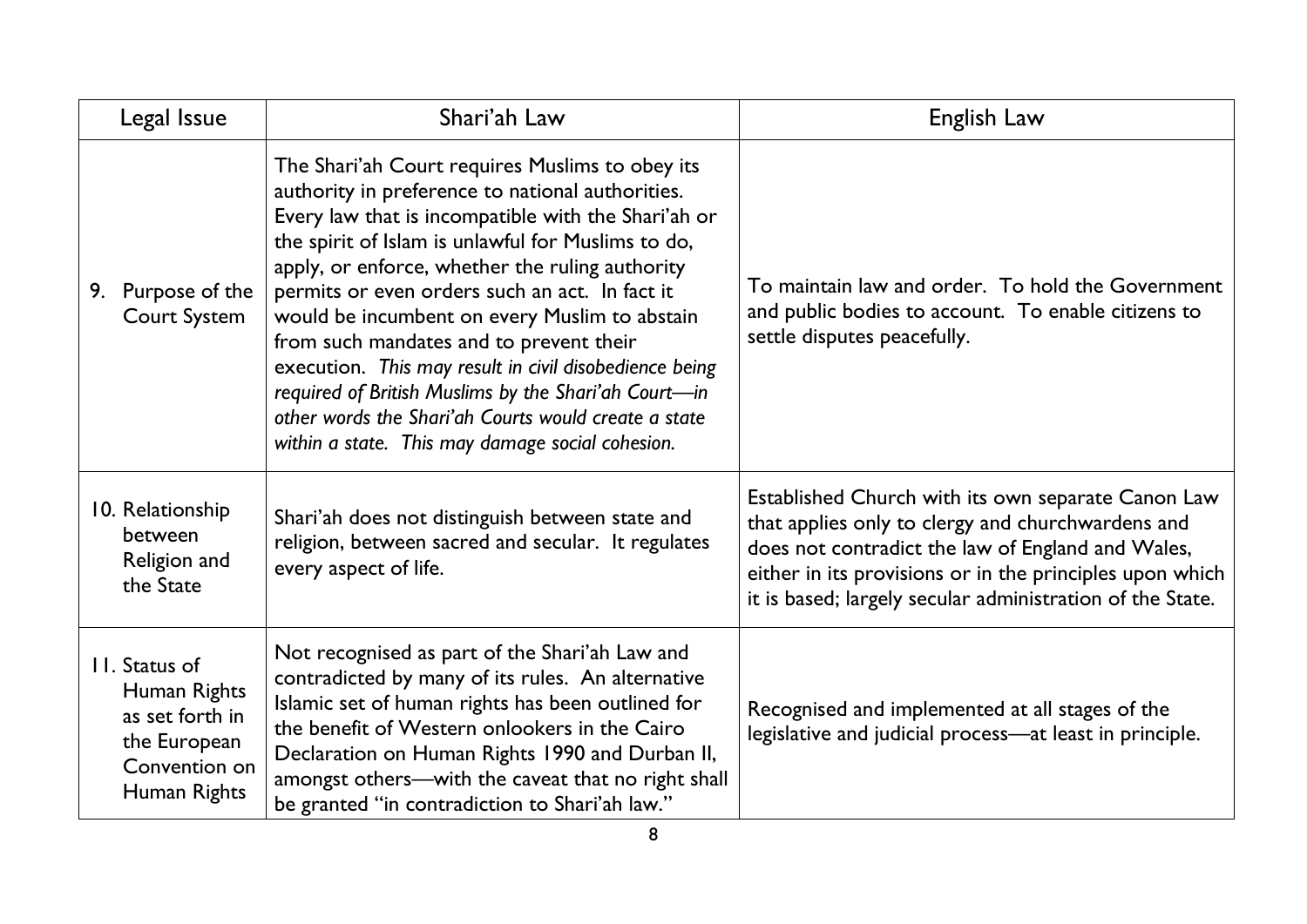| Legal Issue                     | Shari'ah Law                                                                                                                                                                                                                                                                                                                                                                                                                   | English Law                                                                                                                                                                                                                                                                                                                                                                                                               |
|---------------------------------|--------------------------------------------------------------------------------------------------------------------------------------------------------------------------------------------------------------------------------------------------------------------------------------------------------------------------------------------------------------------------------------------------------------------------------|---------------------------------------------------------------------------------------------------------------------------------------------------------------------------------------------------------------------------------------------------------------------------------------------------------------------------------------------------------------------------------------------------------------------------|
|                                 | The right of a man (haqq adami) to compensation is<br>recognised, though he can forgive the defendant if<br>he wishes. The right of Allah (haqq Allah) is also<br>recognised, but no forgiveness is possible for<br>offences against him. Punishments for the breach<br>of haqq Allah are the most barbaric. They are<br>mandatory and are not subject to mitigation.                                                          |                                                                                                                                                                                                                                                                                                                                                                                                                           |
| 12. Freedoms                    | Muslims must not question the doctrines of Islam<br>or the rulings of Shari'ah scholars. There is no<br>liberty in Islam:<br>No freedom of speech or expression<br>$\bullet$<br>No freedom of thought, conscience or belief.<br>$\bullet$                                                                                                                                                                                      | Largely respected, except where limitations are<br>prescribed by law and are necessary in a democratic<br>society in the interests of public safety, for the<br>protection of public order, health or morals, or for<br>the protection of the rights and freedoms of others.                                                                                                                                              |
| 13. Presumption<br>of Innocence | A defendant is guilty until proven innocent.                                                                                                                                                                                                                                                                                                                                                                                   | A defendant is innocent until proven guilty.                                                                                                                                                                                                                                                                                                                                                                              |
| 14. Definition of a<br>Crime    | Legal prohibitions imposed by Allah, whose<br>infringement entails punishment prescribed by Him.<br>These legal prohibitions can be either commission<br>of a forbidden act or omission of an act enjoined,<br>hence the commission of any act declared unlawful<br>and for which punishment has been laid down in<br>the Shari'ah is a crime. Similarly, omission of any<br>act enjoined by the Shari'ah constitutes a crime. | Legal prohibitions of serious acts or omissions that<br>are also designated as criminal offences. Many<br>prohibitions exist which are matters of civil law.<br>Many other acts and omissions are disapproved of,<br>but are not subject to legal judgment or to sanction<br>by the courts. Acts and omissions disapproved of<br>only by religions or philosophies ("sins") are not<br>justiciable in the criminal court. |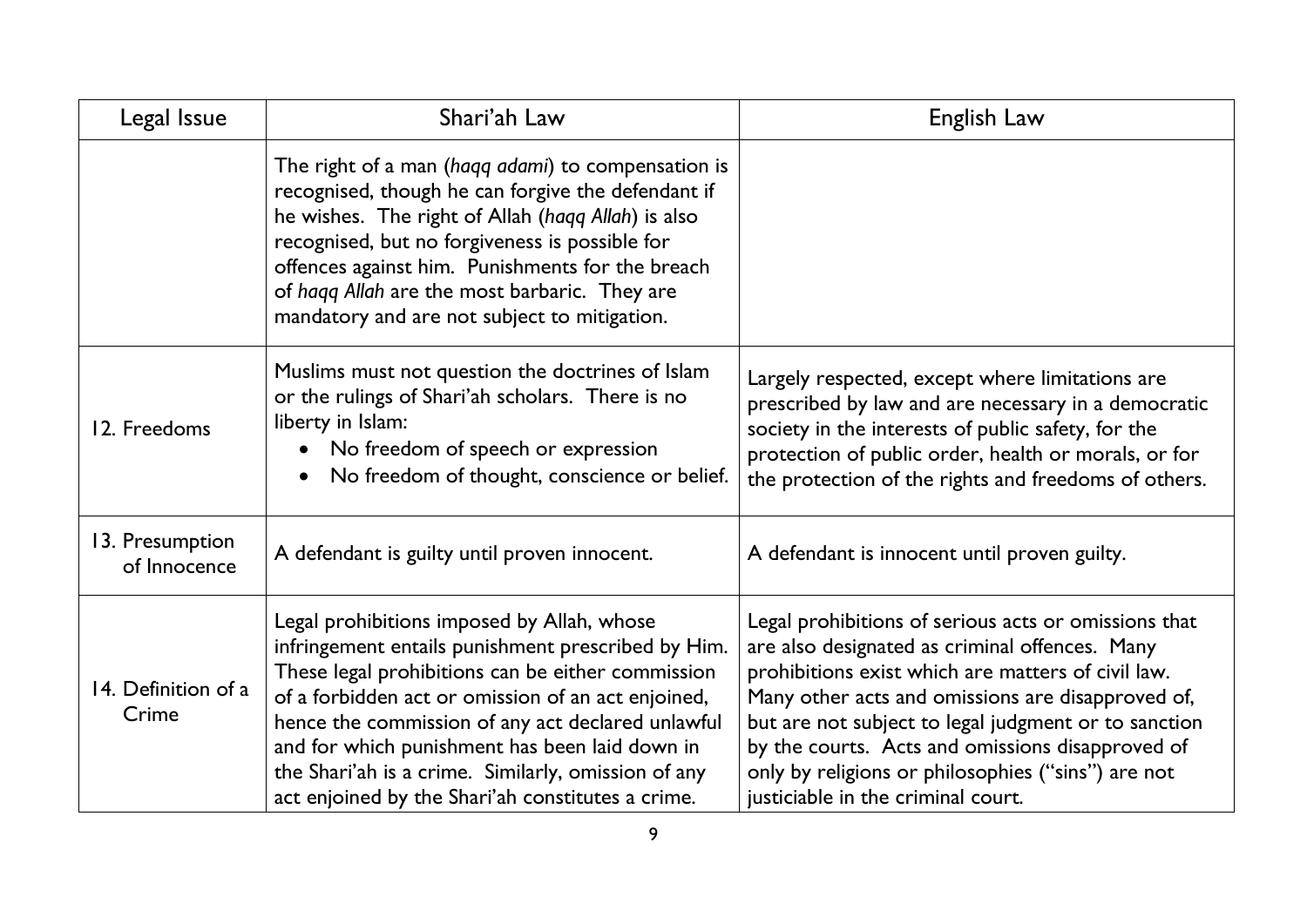| Legal Issue                                    | Shari'ah Law                                                                                                                                                                                                                                                                                                                                                                                                                                                                                                                                                                                               | English Law                                                                                                                                                                                                                                                                                                                                                                                                                                                                                                                                                                                                                                                         |
|------------------------------------------------|------------------------------------------------------------------------------------------------------------------------------------------------------------------------------------------------------------------------------------------------------------------------------------------------------------------------------------------------------------------------------------------------------------------------------------------------------------------------------------------------------------------------------------------------------------------------------------------------------------|---------------------------------------------------------------------------------------------------------------------------------------------------------------------------------------------------------------------------------------------------------------------------------------------------------------------------------------------------------------------------------------------------------------------------------------------------------------------------------------------------------------------------------------------------------------------------------------------------------------------------------------------------------------------|
|                                                | According to the Shari'ah all crimes are "janayat",<br>that is, "felonies" or "crimes triable on indictment",<br>whether they are mere sins against the religion of<br>Islam, or crimes that other legal systems would<br>punish.                                                                                                                                                                                                                                                                                                                                                                          | Crimes are divided into those that are less serious<br>("triable summarily") and those that are more serious<br>("triable on indictment").                                                                                                                                                                                                                                                                                                                                                                                                                                                                                                                          |
| 15. Categories of<br>Crimes and<br>Punishments | Huddood<br>Qisas and Diyat<br>Ta'zeer<br>Huddood: all Huddood punishment are<br>administered publicly<br>Adultery: 100 lashes and capital punishment<br>(stoning or beheading by the sword or being<br>hanged or shot);<br>False allegation of adultery: 80 lashes, loss of<br>the right of being an upright witness;<br>Alcohol consumption/use of liquor: minimum<br>80 lashes—may vary but never less than 40;<br>Theft: chopping off of the right hand from<br>the wrist, if repeated then also the left foot;<br>Apostasy: capital punishment;<br>Larceny;<br>Bloodshed;<br>Subversion;<br>Rebellion. | Life imprisonment is the most serious punishment<br>that is meted out and then only for the most serious<br>crimes such as murder and rape.<br>No corporal punishment is permissible. Article 3 of<br>the European Convention on Human Rights states<br>that:<br>No one shall be subjected to torture or to<br>inhuman or degrading treatment or<br>punishment.<br>This is respected and enforced.<br>Adultery and the consumption of alcohol may be<br>regarded as sins, but they are not crimes. At most<br>they may be grounds for divorce.<br>Apostasy may be regarded as a sin by the religion<br>against which a person has turned, but it is not a<br>crime. |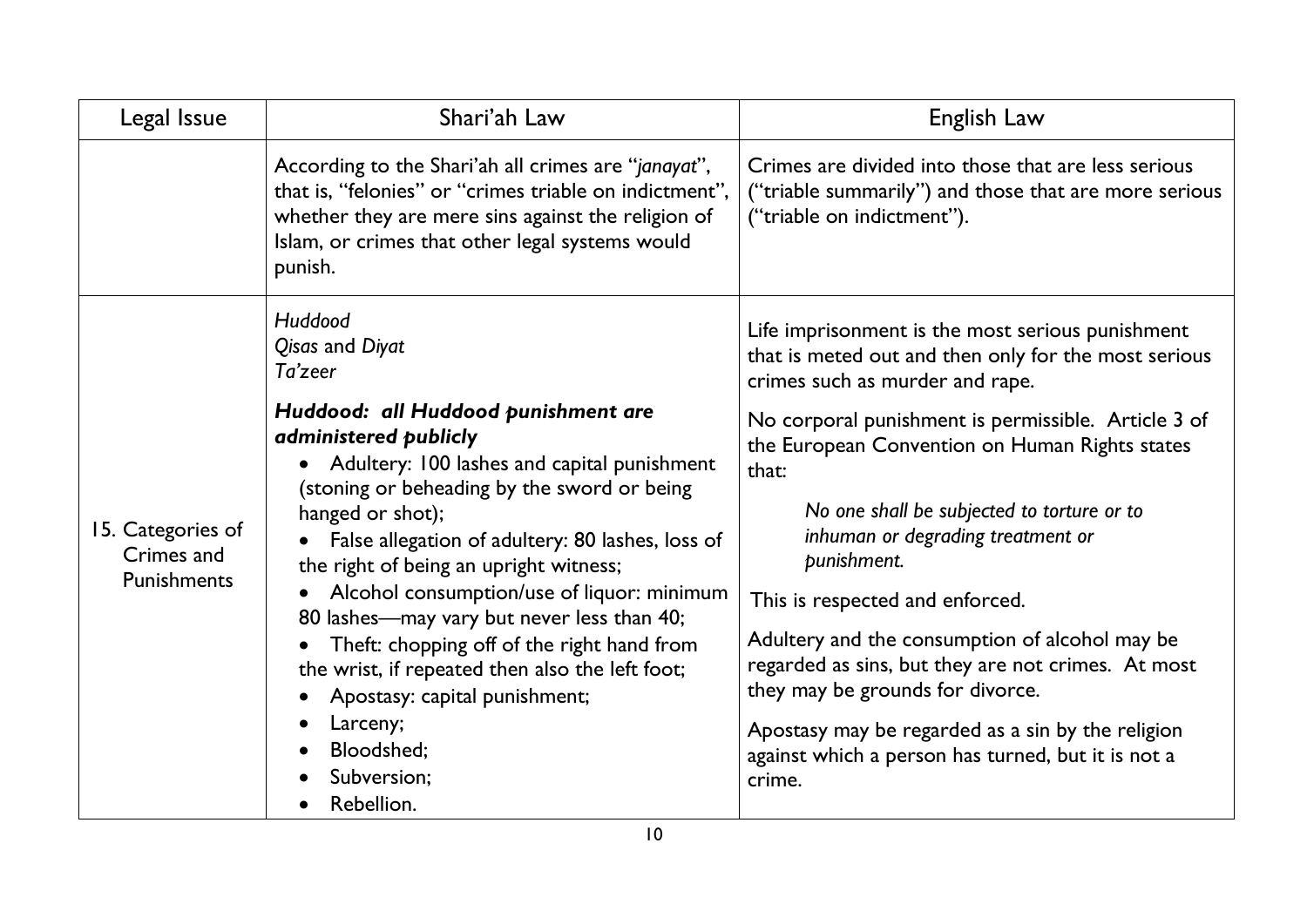| Legal Issue                             | Shari'ah Law                                                                                                                                                                                                                                                                                                                                                                                                                                                                                                                                                                                                                                                                                             | English Law                                                                                                                                                                                                                                                                                               |
|-----------------------------------------|----------------------------------------------------------------------------------------------------------------------------------------------------------------------------------------------------------------------------------------------------------------------------------------------------------------------------------------------------------------------------------------------------------------------------------------------------------------------------------------------------------------------------------------------------------------------------------------------------------------------------------------------------------------------------------------------------------|-----------------------------------------------------------------------------------------------------------------------------------------------------------------------------------------------------------------------------------------------------------------------------------------------------------|
|                                         | Qisas/diyat<br>Wilful murder;<br>Quasi-wilful murder;<br>Murder by mistake;<br>Causing injury wilfully;<br>Causing injury by mistake.<br>Qisas punishments entail an eye for an eye or<br>financial compensation known as diyat or "blood-<br>wit money".<br>Ta'zeer are civil offences that can be settled for a<br>financial fine or imprisonment, but this depends on<br>the court, which may transmute the offence by<br>interpretation into a serious crime.<br>All the above crimes are regarded as "waging war<br>against Allah and his apostle". Horrific, barbaric<br>punishments are prescribed for these crimes, such<br>as crucifixion, beheading and the chopping off of<br>opposite limbs. | Crimes differ from civil wrongs, or torts. Torts are<br>not punishable at the initiative of the court, but<br>compensation or a court order may be obtained by<br>the victim if the victim decides to make a claim.<br>Torts are not punishable by imprisonment except in<br>the rarest of circumstances. |
| 16. Treason<br>(including)<br>Apostasy) | Under Shari'ah Law, treason is the betrayal of<br>Muhammad, or the Ummah; it is regarded as waging<br>war on Allah and his apostle, the culprit can be<br>Muslim or non-Muslim. Critiquing Muhammad or<br>depicting him in any form is waging war on Allah,                                                                                                                                                                                                                                                                                                                                                                                                                                              | Betraying the security of one's nation results in a<br>maximum sentence of life imprisonment. Changing<br>one's religion is a personal choice and a matter of<br>freedom of religion. See also item 20.                                                                                                   |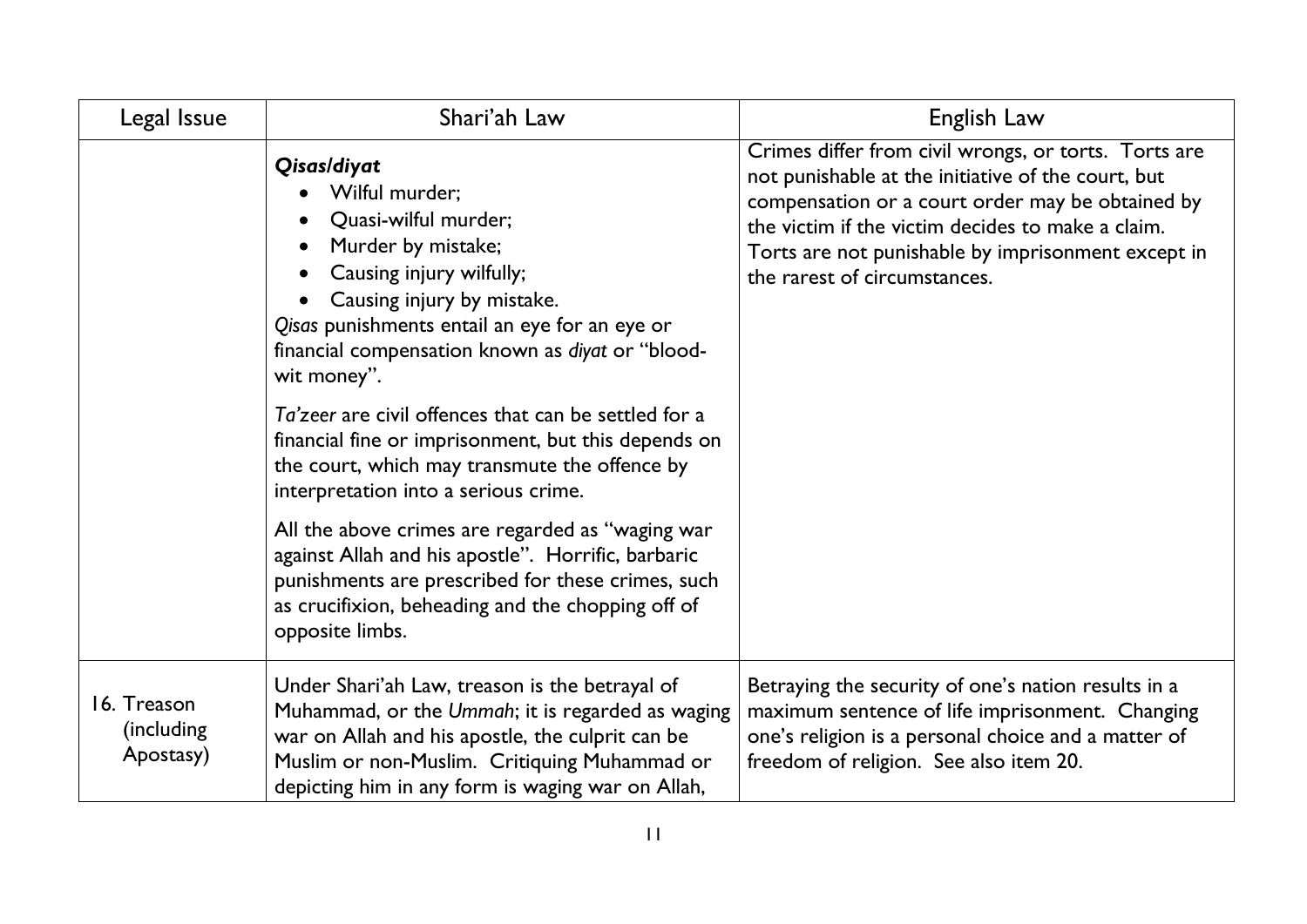| Legal Issue                                           | Shari'ah Law                                                                                                                                                                                                                                                                                                                                             | English Law                                                                                                                                                                                                                                                                                                                                                                 |
|-------------------------------------------------------|----------------------------------------------------------------------------------------------------------------------------------------------------------------------------------------------------------------------------------------------------------------------------------------------------------------------------------------------------------|-----------------------------------------------------------------------------------------------------------------------------------------------------------------------------------------------------------------------------------------------------------------------------------------------------------------------------------------------------------------------------|
|                                                       | Muhammad and Islam. The punishment is<br>crucifixion, the chopping off of opposite limbs and<br>beheading. Invasion of Islamic land also falls under<br>this category. See also item 20.                                                                                                                                                                 |                                                                                                                                                                                                                                                                                                                                                                             |
| 17. Equality Before<br>the Law                        | Inequality before the law at all levels of the Shari'ah<br>court system and in all courts, whether civil, family,<br>or criminal. Muslim men occupy a privileged<br>position in relation to non-Muslim men. Muslim<br>men occupy a privileged position in relation to<br>Muslim women. All men occupy a privileged<br>position in relation to all women. | All citizens equal before the law.                                                                                                                                                                                                                                                                                                                                          |
| 18. Evidence                                          | The standard of proof in the Shari'ah court is<br>variable and inconsistent as compared to that in<br>English Courts.<br>Not considered by a jury in any case.                                                                                                                                                                                           | In criminal cases evidence must be strong enough to<br>convince the majority of a jury of the defendant's guilt<br>of the offence charged beyond reasonable doubt.<br>Corroboration and objectively verifiable evidence are<br>used wherever possible.<br>In civil cases the evidence must convince a judge (or<br>jury) that the claim is more likely than not to be true. |
| 19. Weight of a<br>Witness's<br>Testimony in<br>Court | In rape cases only a Muslim male witness's evidence<br>is admissible. In all other cases, a Muslim woman's<br>evidence is worth half that of a Muslim man's.                                                                                                                                                                                             | All witnesses' testimonies of equal weight unless they<br>are found to be of bad character.                                                                                                                                                                                                                                                                                 |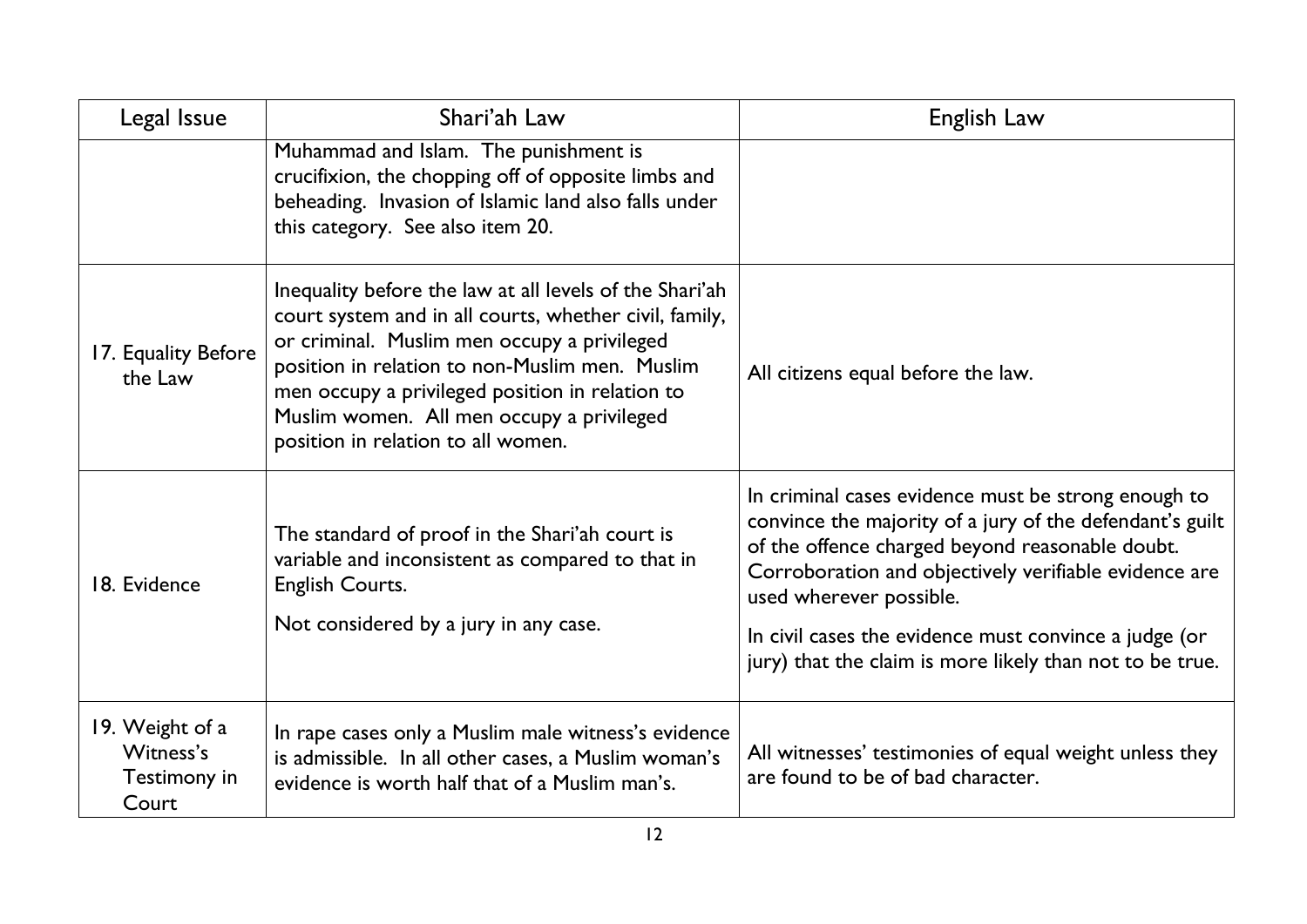| Legal Issue                                            | Shari'ah Law                                                                                                                                                                                                                                                                                                                                                                                                                                                                                | English Law                                                                                                                                                                                                                                                                                                                                                                                                                                                                                                   |
|--------------------------------------------------------|---------------------------------------------------------------------------------------------------------------------------------------------------------------------------------------------------------------------------------------------------------------------------------------------------------------------------------------------------------------------------------------------------------------------------------------------------------------------------------------------|---------------------------------------------------------------------------------------------------------------------------------------------------------------------------------------------------------------------------------------------------------------------------------------------------------------------------------------------------------------------------------------------------------------------------------------------------------------------------------------------------------------|
| 20. Conversion to<br>Another<br>Religion<br>(Apostasy) | No freedom of religion:<br>Conversion from Islam to another religion is<br>neither allowed nor recognised; conversion results<br>in the loss of legal personality, marriage, children<br>and rights (see item 14).                                                                                                                                                                                                                                                                          | Freedom of religion:<br>A matter of individual choice that does not concern<br>the State (except where the individual is a child in<br>local authority care). Conversion does not need to<br>be recognised, but a simple statement would suffice.<br>Conversion does not affect the individual's other legal<br>rights.                                                                                                                                                                                       |
| 21. Blasphemy                                          | No freedom of speech:<br>Criticism of Islam or contradiction of its doctrines,<br>together with insults levelled at its prophet, are<br>forbidden and punishable by death.                                                                                                                                                                                                                                                                                                                  | Freedom of speech.                                                                                                                                                                                                                                                                                                                                                                                                                                                                                            |
| 22. Vices and<br><b>Virtues</b>                        | The Shari'ah regards "moral virtues" as defined by<br>Islam as the principal base of society. For this<br>reason Shari'ah declares all acts which are inimical<br>to its morality as culpable. "Virtues" include:<br>Polygamy<br>$\bullet$<br>The killing of an apostate.<br>Vices which are also crimes include:<br>Mixed company of unrelated males and<br>females<br>Consumption of alcohol<br>Physical relations between two consenting<br>adults, which is also a crime. Both would be | Some Shari'ah Law "virtues" are crimes under English<br>Law, such as polygamy (bigamy), or the killing of an<br>apostate (murder).<br>There is no restriction on freedom of association<br>between unrelated males and females, unless<br>prohibited by a court injunction for the safety of one<br>party.<br>The consumption of alcohol by adults is generally<br>permitted unless it causes drunkenness and disorder<br>in public or in prohibited areas.<br>Two consenting adults may engage in a physical |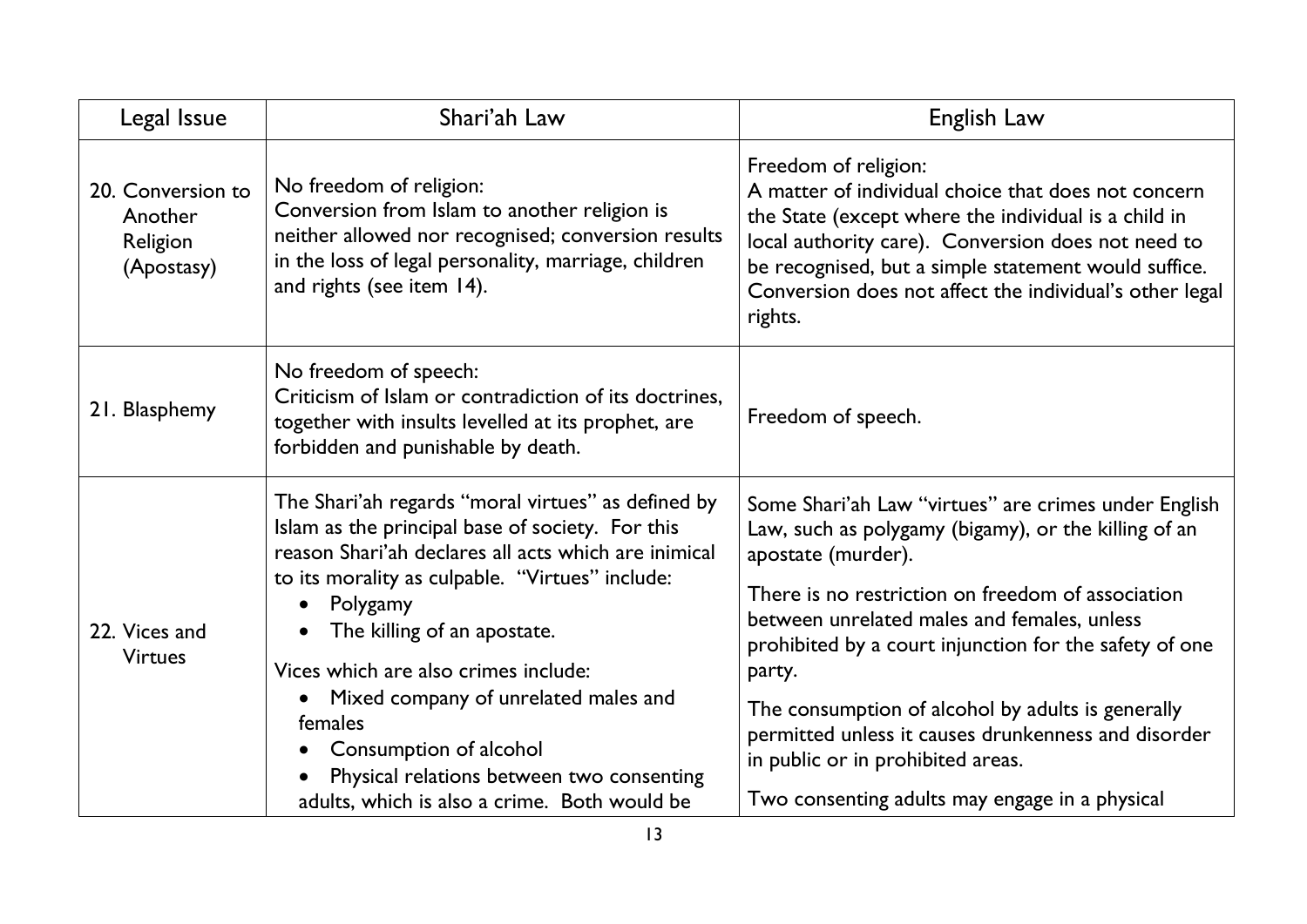| Legal Issue                          | Shari'ah Law                                                                                                                                                                                                                                                | English Law                                                                                                                                                                   |
|--------------------------------------|-------------------------------------------------------------------------------------------------------------------------------------------------------------------------------------------------------------------------------------------------------------|-------------------------------------------------------------------------------------------------------------------------------------------------------------------------------|
|                                      | whipped, and probably put to death by the<br>sword or stoned.                                                                                                                                                                                               | relationship without restrictions.                                                                                                                                            |
| 23. Freedom of<br>Movement           | Women need written permission to travel and/or a<br>male relative to accompany them.                                                                                                                                                                        | All citizens free to come and go as they please unless<br>arrested, imprisoned or excluded from private or<br>Government property.                                            |
| 24. Dress code                       | Women must dress modestly, ensuring that their<br>hair is entirely covered. Some schools of thought<br>hold that only a woman's eyes may be seen and<br>others that no part of her may be seen.                                                             | Citizens at liberty to dress according to personal<br>taste on condition that they are not indecent in<br>public.                                                             |
| 25. Dietary laws                     | The consumption and trading in, or retail of liquor<br>are prohibited and subject to Huddood punishment<br>(minimum 40 lashes).<br>Pork must not be consumed by Muslims or sold to<br>Muslims.<br>Consumption of non-halal meat is forbidden.               | No dietary rules for citizens, but food sold must be fit<br>for human consumption and must be labelled with its<br>ingredients, nutritional value and best-before date.       |
| 26. Financial<br><b>Transactions</b> | The most modern interpretation of Shari'ah Law<br>states that Muslims may only conclude transactions<br>that are Shari'ah-compliant-that is, those that<br>appear to be Islamic in form and that have been<br>approved by Islamic scholars. Muslims may not | Citizens free to conclude the contracts of their<br>choice on condition that they do not contravene the<br>laws relating to fraud, anti-competitive practices or<br>taxation. |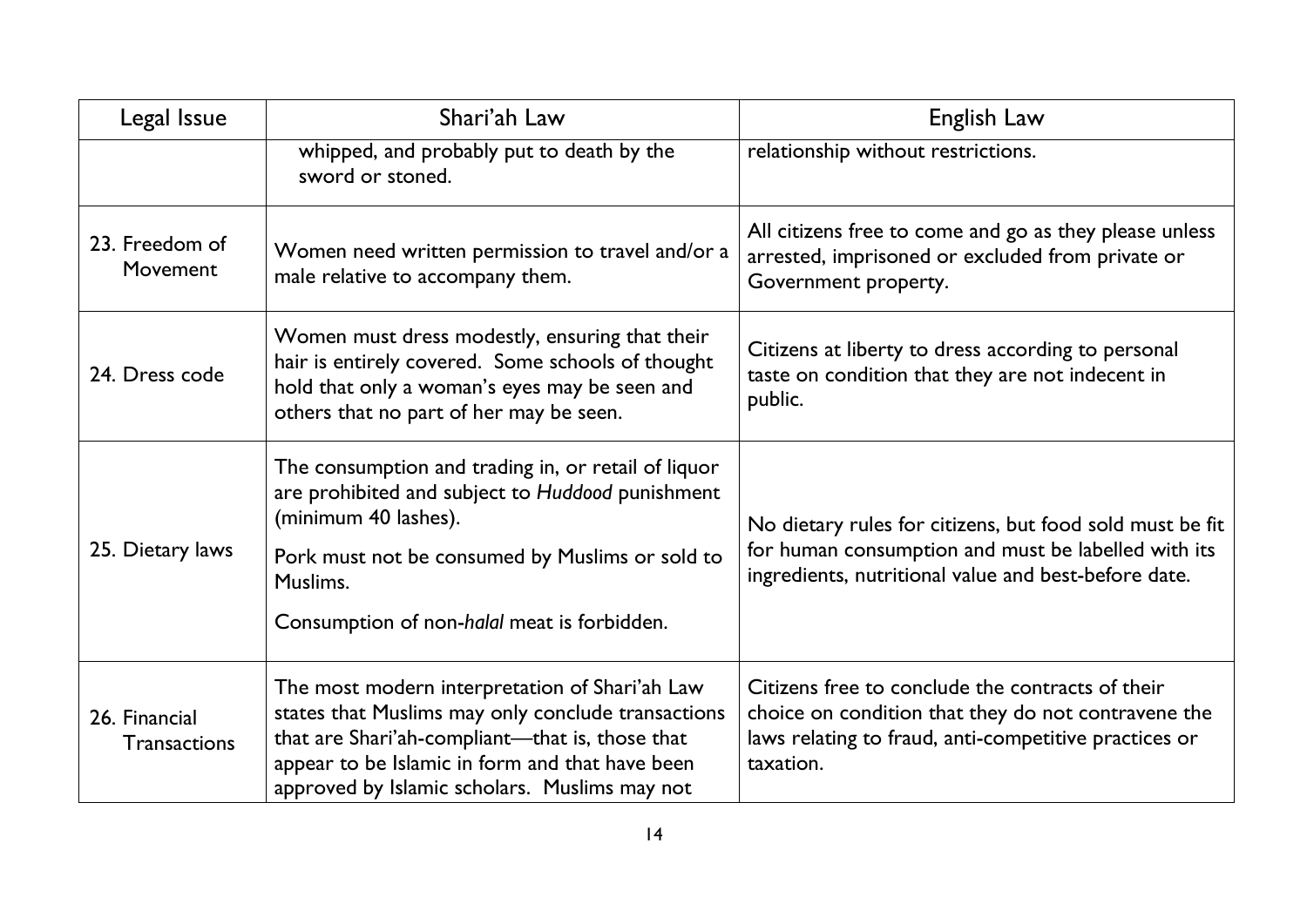| Legal Issue                    | Shari'ah Law                                                                                                                                                                   | English Law                                                                                                                                                                                                                       |
|--------------------------------|--------------------------------------------------------------------------------------------------------------------------------------------------------------------------------|-----------------------------------------------------------------------------------------------------------------------------------------------------------------------------------------------------------------------------------|
|                                | invest in enterprises that are un-Islamic in product<br>or philosophy.                                                                                                         |                                                                                                                                                                                                                                   |
| 27. Family and<br>Property Law | • Marriage is expected of all men. Celibacy is not<br>encouraged amongst Muslims and homosexual<br>practice is a capital crime.                                                | Marriage is a personal choice. Celibacy and<br>homosexual relations are freely allowed.                                                                                                                                           |
|                                | • In Shari'ah law no minimum age of consent to<br>marriage for girls exists.                                                                                                   | Marriage to a girl under the age of 16, if<br>consummated amounts to rape. Such a marriage<br>will also be void.                                                                                                                  |
|                                | • A girl may be married off to a man chosen by<br>her family without her consent.                                                                                              | Both parties must freely consent to a marriage.<br>Lack of consent can lead to a multiplicity of<br>charges including false imprisonment and rape.                                                                                |
|                                | • Polygamy is expected. Men may marry up to 4<br>free women with no limit on the number of<br>concubines or sex slaves.                                                        | Polygamy is the crime of bigamy. The ownership<br>of slaves is a crime. Sexual activity with a person<br>who does not consent involves either rape or<br>sexual assault and probably false imprisonment<br>and blackmail as well. |
|                                | • The husband has the right to divorce his wife for<br>any reason by simply pronouncing the divorce<br>three times, whereas the wife must apply to the<br>court for a divorce. | • A husband or a wife can divorce the other only<br>on specified grounds of a serious nature.                                                                                                                                     |